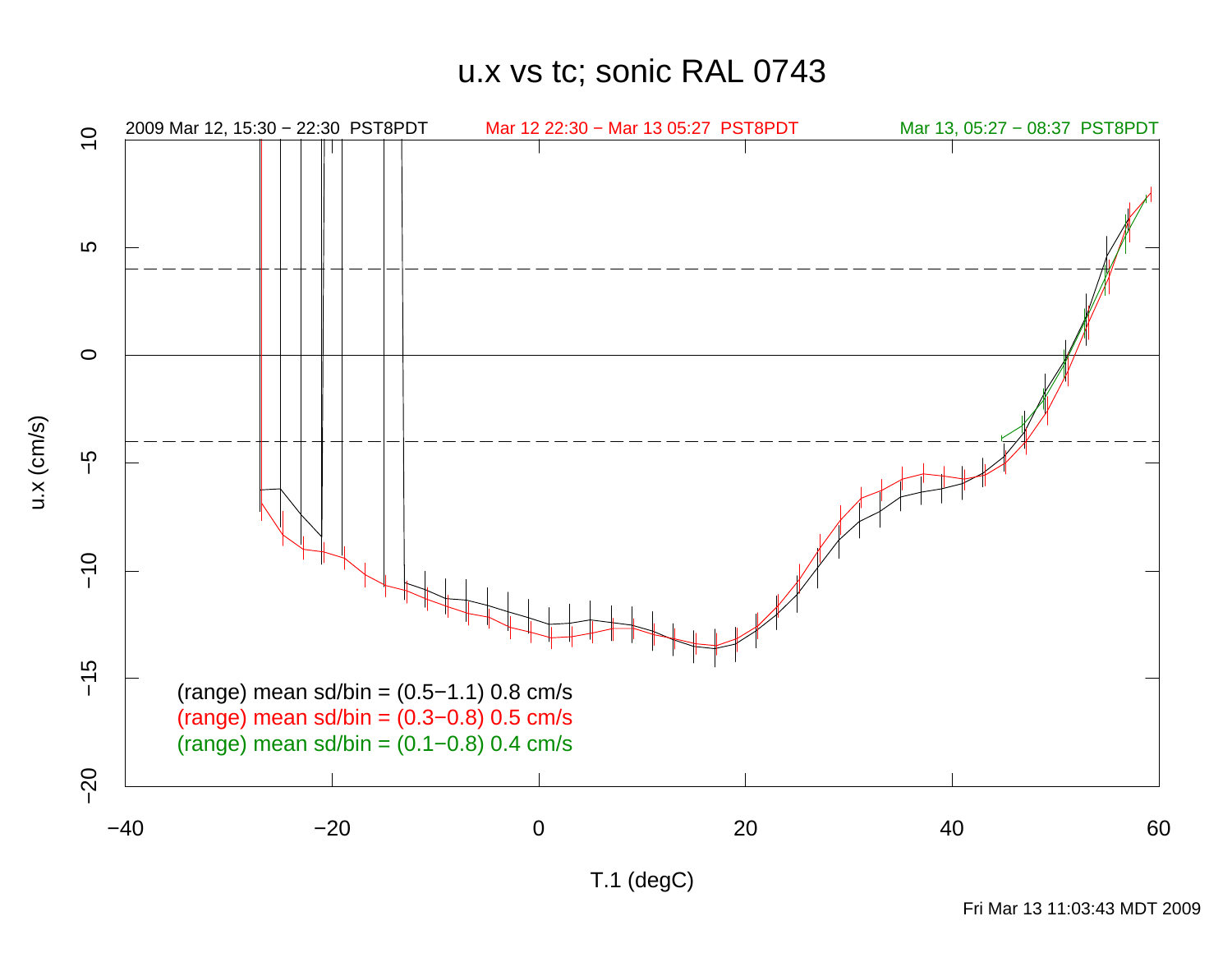## u.y vs tc; sonic RAL 0743



u.y (cm/s)

T.1 (degC)